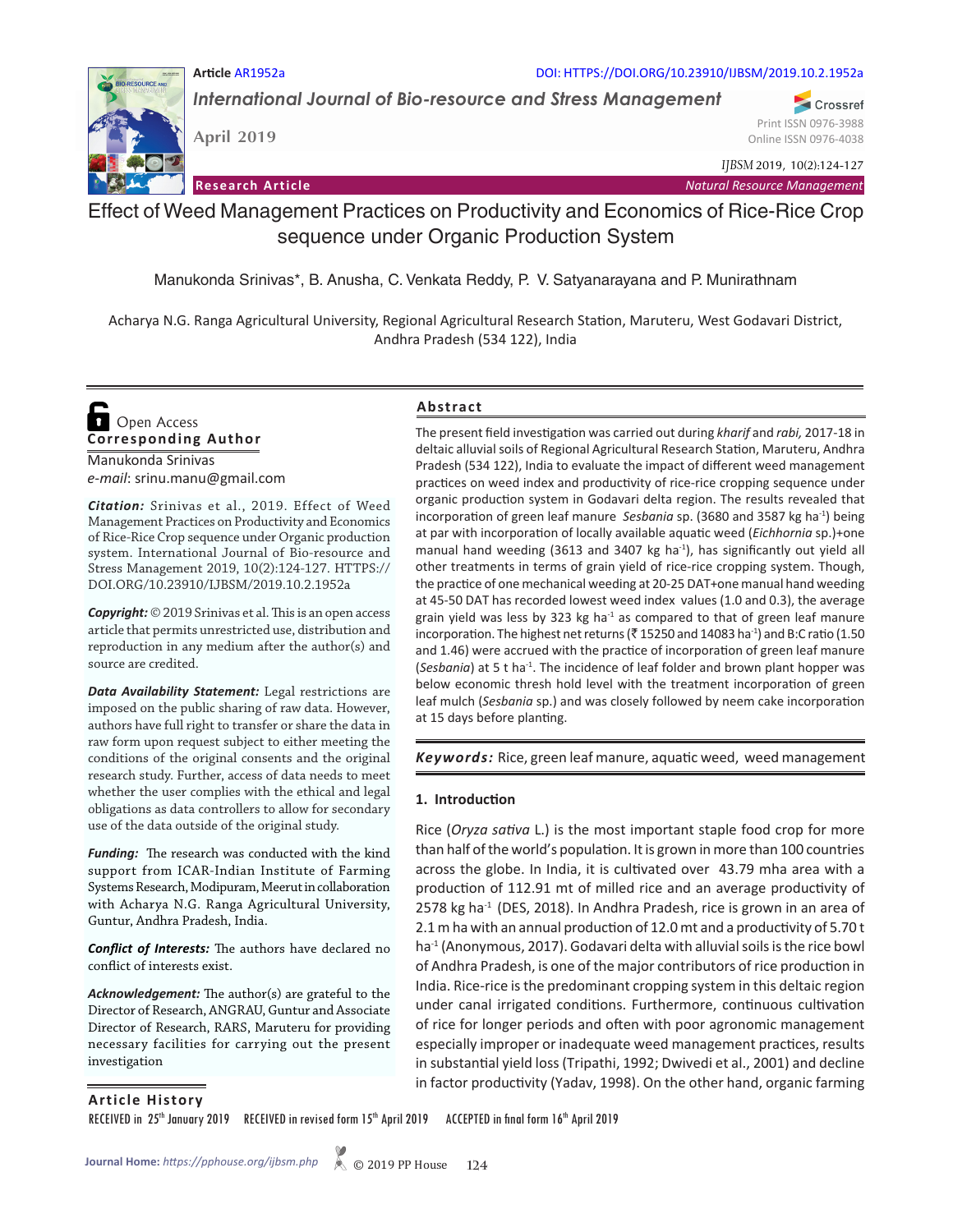or traditional farming is gaining importance across the world and more particularly in India. It is one of the better options to improve the nutrient availability in deltaic alluvial soil by way of improving the microbial activity in the soil (Ramanjaneyulu et al., 2013). Available literature shows that, higher number of tillers m<sup>-2</sup> were produced in organically enriched soils (Kumar et al., 2014). Of many problems in organic farming, weed management is the major challenge as weeds have to be effectively controlled through non-chemical methods in organic production system. Traditionally, hand weeding has been in vogue in rice ecosystem. Of late, demand and usage of herbicides for timely and effective weed control has gained importance. However, neither chemicals can be used nor only one weed management method can be adopted as weed menace is the main problem in organic farming. The total annual loss in agriculture due to different pests is about 6000 crores in India. More than one third of the total loss (33–45%) is attributed by weeds alone (Mukherjee, 2006 and Manhas et al., 2012). This loss may be still more which is not quantified in case of organic production system. Furthermore, controlling weeds in rice-rice sequence is a difficult task due to poor land preparation following less turnaround time and monocropping, in low lying areas under uncontrolled canal irrigated conditions in Godavari deltaic regions (Satyanarayana, 2017). Hence, the present study is intended to study various options by adopting either a single method or combinations of methods through non-chemical practices, for effective and timely control of weeds in organic rice production system on deltaic alluvial soils.

#### **2. Materials and Methods**

The field experiment was conducted during *kharif*, 2017 and *rabi,* 2017–18 seasons under coastal irrigated ecosystem in deltaic alluvial soils at Regional Agricultural Research Station, Maruteru, West Godavari district, Andhra Pradesh, India. The experimental site is located at  $16.38^{\circ}$  N latitude,  $18.44^{\circ}$ E longitude with an average elevation of 5 m mean sea level altitude. It was laid out with seven treatments in a randomized block design (RBD) with three replications. The most common weed species existing in this Godavari delta alluvial soils are *Echinochloa colona, Echinochloa crusgalli, Dactyloctenium aegyptium, Cyperus rotundus, Cyperus difformis, Cynodon dactylon, Commelina benghalensis, Ipomoea auatica, Monochoria vaginalis, Marsilea quadrifolia, Ludwigia parviflora, Ammania baccifera, Alternanthera echinata* and *Bergia capensis*. The treatments are mainly comprised of combination of cultural and mechanical weed management practices *viz.*, T<sub>1</sub>: Hand weeding twice at 20-25 DAT and 45-50 DAT,  $T_2$ : One mechanical weeding at 20-25 DAT along with one manual hand weeding at 45-50 DAT,  $T_{3}$ : Location specific green leaf manure (*Sesbania* Sp.) incorporation @ 5 t ha<sup>-1</sup>, T<sub>4</sub>: Reduced spacing (20×12 cm<sup>2</sup> during *kharif* and 12×12 cm2 during *rabi*) and incorporation of previous crop residue (paddy straw)  $\omega$  2 t ha<sup>-1</sup> along with one manual hand

weeding, T<sub>5</sub>: Locally available aquatic weed (*Eichhornia* sp.) incorporation @ 2 t ha<sup>-1</sup> and one manual hand weeding,  $T_{6}$ : Incorporation of neem cake 15 days before planting @ 5 t ha<sup>-1</sup> and one manual hand weeding and  $T$ <sub>7</sub>: ITK treatment on weed control practiced by farmers (incorporation of mango leaf  $@$  2 t ha<sup>-1</sup>). The experimental soil was clay loam in texture, slightly alkaline in reaction, low in organic carbon (0.43%) and available nitrogen (188 kg ha $^{-1}$ ), medium in available phosphorus (34.4 kg ha<sup>-1</sup>) and high in available potassium (225.4 kg ha $^{-1}$ ). A medium duration rice variety MTU 1075 was planted at a spacing of 25×15 cm<sup>2</sup> during *kharif* season and a short duration rice variety MTU 1010 at 15×15 cm<sup>2</sup> during *rabi* season. All other standard agronomic and plant protection operations recommended for organic production systems for Godavari Agro-climatic zone of Andhra Pradesh were performed (Anonymous, 2016). The data were subjected to RBD analysis by using OPSTAT software and values were compared by using f-test and CD (Gomez and Gomez., 1984).

# **3. Results and Discussion**

The results of experiments furnished in Table 1 revealed that, highest grain yield of 3680 kg ha $^{-1}$  was recorded with incorporation of green leaf manure (*Sesbania* sp.) (T3). It was at par with incorporation of locally available aquatic weed (*Eichhornia* sp.)+one manual hand weeding treatment (3613  $kg$  ha $^{-1}$ ), but, significantly superior to rest of the treatments, during *kharif* season. Similar trend was observed in *rabi* season during which incorporation of green leaf manure (*Sesbania* sp.) treatment recorded highest grain yield of 3587 kg ha $^{-1}$ . But, it was found to be on par with that of T5 (locally available aquatic weed (*Eichhornia* sp.) incorporation @ 2 t ha-1+one manual hand weeding 3407 kg ha<sup>-1</sup>),  $T_{1}$  (hand weeding twice at 20-25 DAT and 45-50 DAT recorded 3367 kg ha<sup>-1</sup>) but, significantly outyielded remaining weed management options. The superior performance of T3 treatment in both the seasons of experimentation was owing to considerably more no. of tillers m-2 (392 during *kharif* and 373 during *rabi*) and panicles m-2 (271) during *rabi*. Similar results are in confirm with Sarkar et al. (2015). Further, different weed management practices failed to show significant effect on plant height of rice in both the seasons, number of panicles  $m<sup>2</sup>$  and straw yield during *kharif* season and panicle weight during *rabi* season which means all treatments were equal in their performance (Table 1). Though, reduced spacing (20×12 cm2 during *kharif* and 12×12 cm<sup>2</sup> during *rabi*)+incorporation of previous crop residue (paddy straw)  $\omega$  2 t ha<sup>-1</sup> along with one manual hand weeding resulted in considerably less number of tillers and panicles, it has produced nearly 500 kg ha $^{-1}$  (16%) less grain yield as compared to that of  ${\tt T}_{\tt 3}$ . The yield reduction is due to high density population might have hindered the tillering ability which in turn resulted in less no. of effective tillers. This result could be supported by the findings of Mubshar et al. (2012). Though, straw yield was insignificant during *kharif* season, significantly higher straw yield was registered during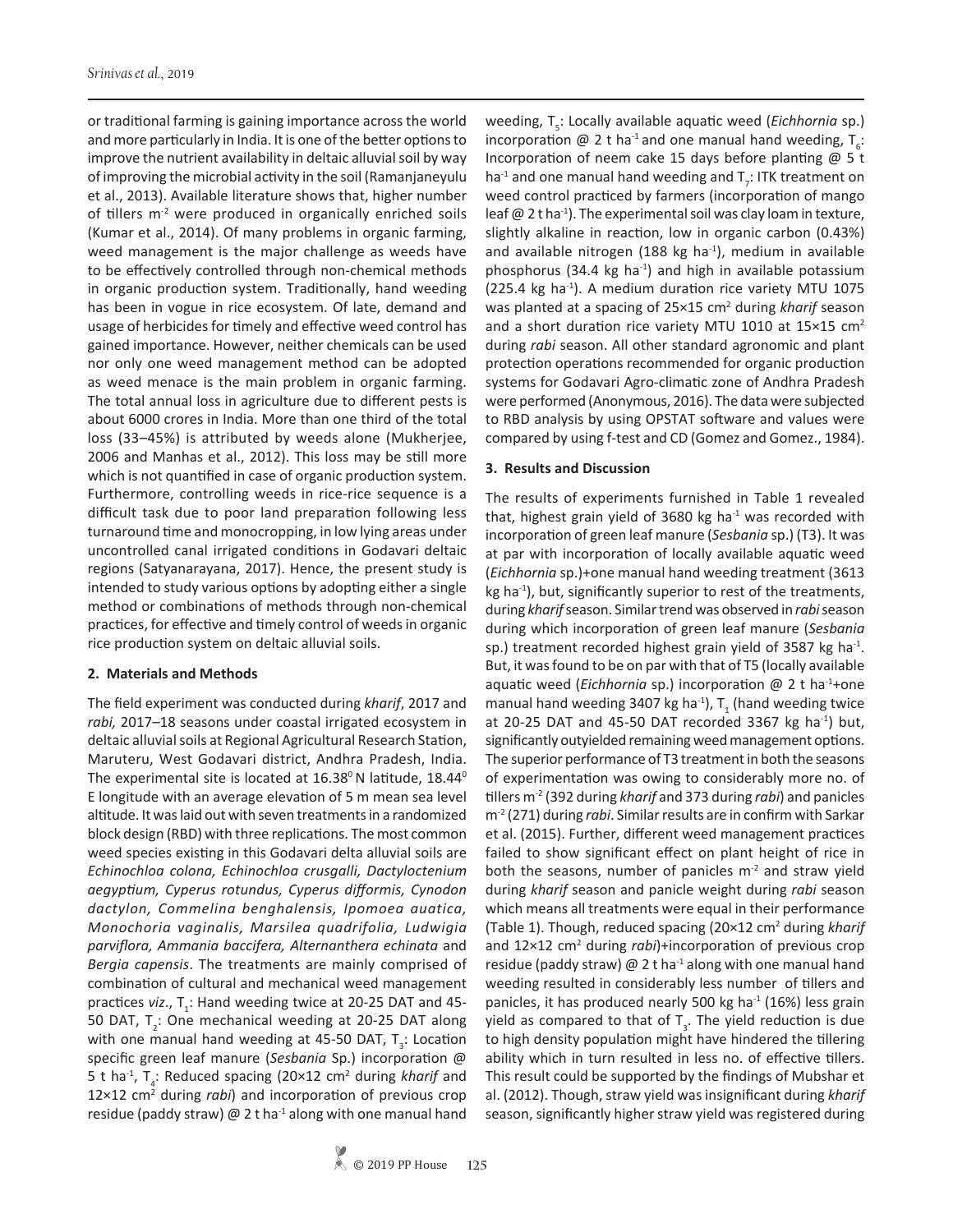*International Journal of Bio-resource and Stress Management* 2019, 10(2):124-127

| $= 20$ and $= 100$ and $= 100$ and $= 100$ and $= 100$ |                      |      |                            |     |                                    |      |                       |      |                            |      |                            |      |                      |          |
|--------------------------------------------------------|----------------------|------|----------------------------|-----|------------------------------------|------|-----------------------|------|----------------------------|------|----------------------------|------|----------------------|----------|
| Treatments                                             | Plant height<br>(cm) |      | No. of<br>tillers $m^{-2}$ |     | No. of<br>panicles m <sup>-2</sup> |      | Panicle<br>weight (g) |      | Grain yield<br>$(kg ha-1)$ |      | Straw yield<br>$(kg ha-1)$ |      | Weed index<br>$(\%)$ |          |
|                                                        | Kharif               | Rabi | Kharif Rabi                |     | Kharif                             | Rabi |                       |      | Kharif Rabi Kharif         | Rabi | Kharif                     | Rabi | Kharif               | Rabi     |
| $T_{1}$                                                | 98.5                 | 73.7 | 380                        | 341 | 264                                | 240  | 2.21                  | 2.08 | 3240                       | 3367 | 5260                       | 5273 | 0                    | $\Omega$ |
| $T_{2}$                                                | 95.2                 | 76.4 | 376                        | 359 | 268                                | 244  | 2.38                  | 2.10 | 3267                       | 3353 | 5200                       | 5193 | 1.0                  | 0.3      |
| $T_{3}$                                                | 99.9                 | 73.5 | 392                        | 373 | 260                                | 271  | 2.14                  | 2.02 | 3680                       | 3587 | 5187                       | 5327 | 13.8                 | 6.8      |
| $T_{4}$                                                | 89.9                 | 77.8 | 376                        | 310 | 280                                | 238  | 2.23                  | 2.06 | 3140                       | 3107 | 5327                       | 5373 | $-3.0$               | $-7.7$   |
| $T_{5}$                                                | 94.3                 | 76.1 | 383                        | 345 | 265                                | 254  | 2.40                  | 2.12 | 3613                       | 3407 | 5613                       | 5160 | 11.6                 | 1.2      |
| $T_{6}$                                                | 93.9                 | 81.5 | 373                        | 325 | 260                                | 246  | 2.00                  | 2.02 | 3160                       | 3147 | 5213                       | 5147 | $-2.3$               | $-6.4$   |
| $T_{7}$                                                | 91.1                 | 71.9 | 425                        | 311 | 249                                | 217  | 1.97                  | 2.00 | 3407                       | 2957 | 5820                       | 4333 | 5.2                  | $-12.1$  |
| <b>SEm</b> <sup>+</sup>                                | 3.3                  | 3.8  | 8                          | 11  | 12                                 | 5    | 0.09                  | 0.10 | 75                         | 73   | 215                        | 145  | 2.6                  | 2.0      |
| CD $(p=0.05)$                                          | N.S.                 | N.S. | 25                         | 33  | N.S.                               | 15   | 0.28                  | N.S. | 232                        | 228  | N.S.                       | 453  | 7.2                  | 7.0      |

Table 1: Effect of non-chemical weed management practices on growth, yield attributes, yield and weed index in rice-rice cropping system (*Kharif*, 2017 and *rabi*, 2017-18)

 $T_i$ : Hand weeding twice at 20-25 DAT and 45-50 DAT;  $T_2$ : One mechanical weeding at 20-25 DAT along with one manual hand weeding at 45-50 DAT; T<sub>3</sub>: Location specific green leaf manure (Sesbania Sp.) incorporation @ 5 t ha<sup>-1</sup>; T<sub>4</sub>: Reduced spacing (20×12 cm<sup>2</sup> during kharif and 12×12 cm<sup>2</sup> during *rabi*) and incorporation of previous crop residue (paddy straw) @ 2 t ha<sup>-1</sup> along with one manual hand weeding; T<sub>5</sub>: Locally available aquatic weed (*Eichhornia* sp.) incorporation @ 2 t ha<sup>-1</sup> and one manual hand weeding, T<sub>6</sub>: Incorporation of neem cake 15 days before planting @ 5 t ha<sup>-1</sup> and one manual hand weeding and T<sub>7</sub>: ITK treatment on weed control practiced by farmers (incorporation of mango leaf @ 2 t ha<sup>-1</sup>)

*rabi* season with the treatment i.e. incorporation of locally available aquatic weed (*Eichhornia* sp.) along with one manual hand weeding (5327 kg ha<sup>-1</sup>) and next best treatment was reduced spacing and incorporation of previous crop residue (paddy straw) along with one manual hand weeding treatment (5373 kg ha<sup>-1</sup>). This might be due to more plant population leading to more of vegetative growth rather than economic yields. These findings are in accordance with Al-Mamun et al. (2013). The grain yield of transplanted organic rice was very much influenced by weed control treatments with mulching with biodegradable produces compared to other practices of weed control. These results were in confirmation with research findings of Rathod and Somasundaram (2017). Less is the weed index better is the weed control. In the current experiment, lowest values of weed index (1.0 and 0.3) were recorded with  $T_{2}$  (One mechanical weeding at 20-25 DAT along with one manual hand weeding at 45-50 DAT). It means, this operation has effectively controlled the weeds better than other treatments. While, the highest weed index was recorded with location specific green leaf incorporation (*Sesbania* sp.) (13.8%, 6.8% and 20.6%) which is on par with locally available aquatic weed incorporation (*Eichhornia*  sp.)+one hand weeding (11.6%, 1.2% and 12.8%) during *kharif*  and rabi, respectively (Table 2). The  $T_{4}$ ,  $T_{6}$  and  $T_{7}$  treatments registered negative weed index values due to limited weed control in these treatments which means these practices are ineffective in controlling the weeds in rice ecosystem under organic production system (Table 1).

Though incidence of leaf folder and brown plant hopper and also diseases like sheath blight and leaf blast, was below economic threshold level in all the treatments, however, the treatment *viz.,* green leaf manure incorporation treatment and neem cake incorporation at 15 days before planting treatments fared well with very low incidence than others (data not shown).

The data on economics in Table 2 showed that net returns  $($ ₹15250 and 14083 ha<sup>-1</sup>) and B:C ratio (1.50 and 1.46) were highest with green leaf manure (*Sesbania* sp.) incorporation. It was closely followed by locally available aquatic weed (*Eichhornia* sp.) incorporation+one manual hand weeding (` 12917 and 10333 ha $^{-1}$  of net returns and 1.40 and 1.33 B:C ratio during *kharif and rabi*, respectively.

| Table 2: Effect of non-chemical weed management practices   |
|-------------------------------------------------------------|
| on the economics of rice-rice cropping system (kharif, 2017 |
| and <i>rabi</i> , 2017-18)                                  |

| Treat-<br>ments | Gross returns<br>$(3 \hbox{ ha}^{-1})$ |       |        | Net returns<br>(₹ ha <sup>-1</sup> ) | B:C ratio |      |  |
|-----------------|----------------------------------------|-------|--------|--------------------------------------|-----------|------|--|
|                 | Kharif                                 | Rabi  | Kharif | Rabi                                 | Kharif    | Rabi |  |
| $T_{1}$         | 40500                                  | 42083 | 6000   | 7583                                 | 1.17      | 1.22 |  |
| $T_{2}$         | 40833                                  | 41917 | 8333   | 9417                                 | 1.26      | 1.29 |  |
| $T_{3}$         | 46000                                  | 44833 | 15250  | 14083                                | 1.50      | 1.46 |  |
| $T_{4}$         | 39250                                  | 38833 | 7000   | 6583                                 | 1.22      | 1.20 |  |
| $T_{\rm s}$     | 45167                                  | 42583 | 12917  | 10333                                | 1.40      | 1.32 |  |
| $T_{6}$         | 39500                                  | 39333 | 7000   | 6833                                 | 1.22      | 1.21 |  |
| $T_{7}$         | 42583                                  | 36958 | 11833  | 6208                                 | 1.38      | 1.20 |  |